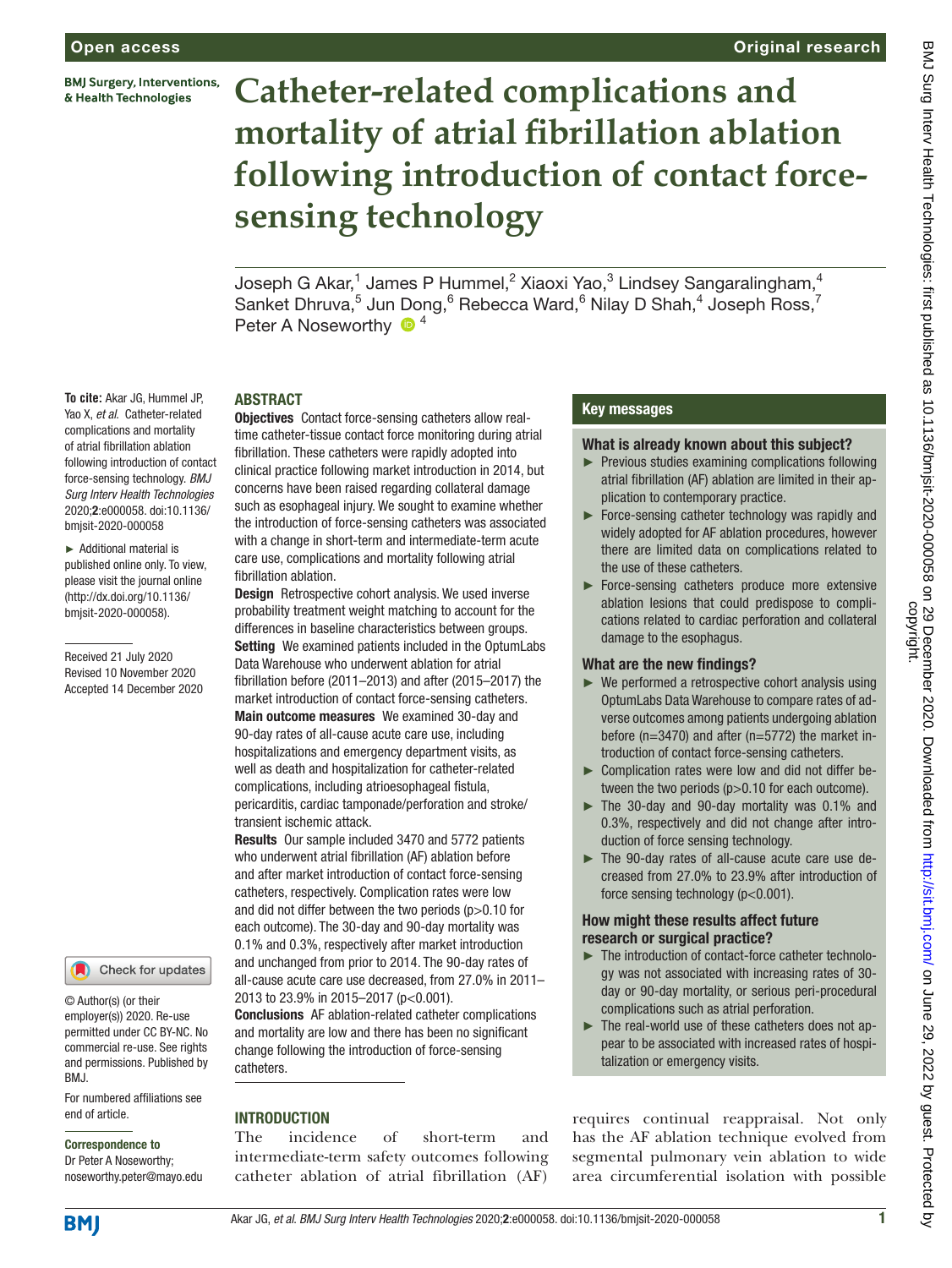substrate modification, but there have also been significant advances in mapping and ablation catheter technology to improve procedural safety and effectiveness. Previous studies examining complications following AF ablation are limited in their application to contemporary practice because they preceded the introduction of currently used catheters capable of force-sensing and increased power delivery to the posterior left atrial wall. $1-5$  Furthermore, there are limited data on specific procedure-related complications that occur in the shortterm and intermediate-term such as pericarditis and atrioesophageal fistula (AEF) in a contemporary cohort.<sup>6</sup>

The most significant recent advance in catheter technology has been the ability to measure contact force. Contact force-sensing catheters were introduced to the US market in early 2014 and have been rapidly and widely adopted. Contact force-sensing catheters are not dependent on tactile sensation and allow titration of contact force resulting in more consistent transmural ablation lesions.<sup>7–9</sup> While this is generally desirable for procedural success, the deeper ablation lesions could predispose to procedural complications, especially those related to cardiac perforation and collateral damage to adjacent structures. A recent analysis of the Food and Drug Administration's Manufacturer and User Facility Device Experience database suggested that use of contact force-sensing catheters may be associated with increased risk for AEF formation.[10](#page-5-3)

To evaluate these concerns and provide contemporary safety data, we examined real-world outcomes following AF ablation using data from a large, national contemporary population of commercially insured patients and Medicare Advantage beneficiaries. Specifically, we examined whether the introduction of force-sensing catheters was associated with an increase in short-term and intermediate-term acute care use (hospitalization and emergency department (ED) visits), death, and complications, particularly those related to cardiac perforation including AEF.

#### **METHODS**

#### Data source

We conducted a retrospective cohort analysis using OptumLabs Data Warehouse, a large US database with de-identified administrative claims data for individuals enrolled in private and Medicare Advantage health plans.<sup>11</sup> All ages, ethnicities, and racial groups are represented in the database spanning all 50 states. Medical claims include information on physician, hospital, and outpatient prescription services.<sup>1</sup>

#### Study population

The study population included adult patients (≥18 years) with AF who underwent AF ablation between January 1, 2011 and September 30, 2017. The patients were identified using International Classification of Diseases (ICD)-9 and ICD-10 diagnostic codes for AF, combined

with Current Procedural Terminology (CPT) procedural codes for AF ablation. If a patient received multiple ablations, the date of the first ablation was defined as the index date. All patients were required to have continuous medical enrollment for at least 12 months prior to the index procedure and 90 days post the index procedure or death. The Mayo Clinic Institutional Review Board exempted this study from review because the study used pre-existing, deidentified data.

Because contact force-sensing technology was introduced in 2014, we excluded patients who underwent AF ablation during this time. Essentially, we used this as a wash-out period, recognizing that while there was widespread adoption, time was needed for cardiac electrophysiology labs to use already purchased catheters and replace existing stock, exchanging contact force-sensing catheters for traditional catheters.

#### **Covariates**

Independent variables of interest at baseline were demographics: age, gender, and race (white, black, Hispanic, Asian, or unknown), region (Midwest, Northeast, South, or West) and baseline clinical characteristics: anemia, vascular disease, chronic obstructive pulmonary disease, obesity, hypertension, diabetes, renal disease, congestive heart failure, history of cardioversion, or stroke. These factors included all components of the HAS-BLED (a bleeding risk score) and CHA<sub>2</sub>DS<sub>2</sub>-VASc (a stroke risk score) scores. We also included baseline prescriptions for amiodarone. Comorbidities were captured by ICD-9 and ICD-10 codes in any position on claims in the 12 months prior to the index ablation procedure. Use of amiodarone in the 90 days prior to index ablation date was determined based on pharmacy claims.

#### Primary and secondary outcomes

Our primary outcome was all-cause acute care use, including the immediate peri-procedural period (index hospitalization for ablation), as well as subsequent ED visits and hospitalizations, within 30 days and 90days of AF ablation. Secondary outcomes were all-cause mortality and ablation-specific complications within 30 days and 90days of ablation. Ablation-specific complications encountered during the index hospitalization included cardiac perforation resulting in tamponade or need for urgent intervention, pericarditis, stroke or transient ischemic attack (TIA), and AEF (see [online supplemental](https://dx.doi.org/10.1136/bmjsit-2020-000058)  [appendix table 1](https://dx.doi.org/10.1136/bmjsit-2020-000058) for pertinent ICD-9, ICD-10, and CPT codes). Catheter-related complications were identified using primary and secondary discharge diagnosis codes (see [online supplemental appendix table 2](https://dx.doi.org/10.1136/bmjsit-2020-000058) for pertinent ICD-9, ICD-10, and CPT codes). The codes and algorithms used herein have been commonly used and validated in many previous studies.<sup>13 14</sup>

Mortality was identified based on the Social Security Death Master File and patient discharge status.

Since AEF is difficult to assess with a single diagnosis code, we used a hierarchical method incorporating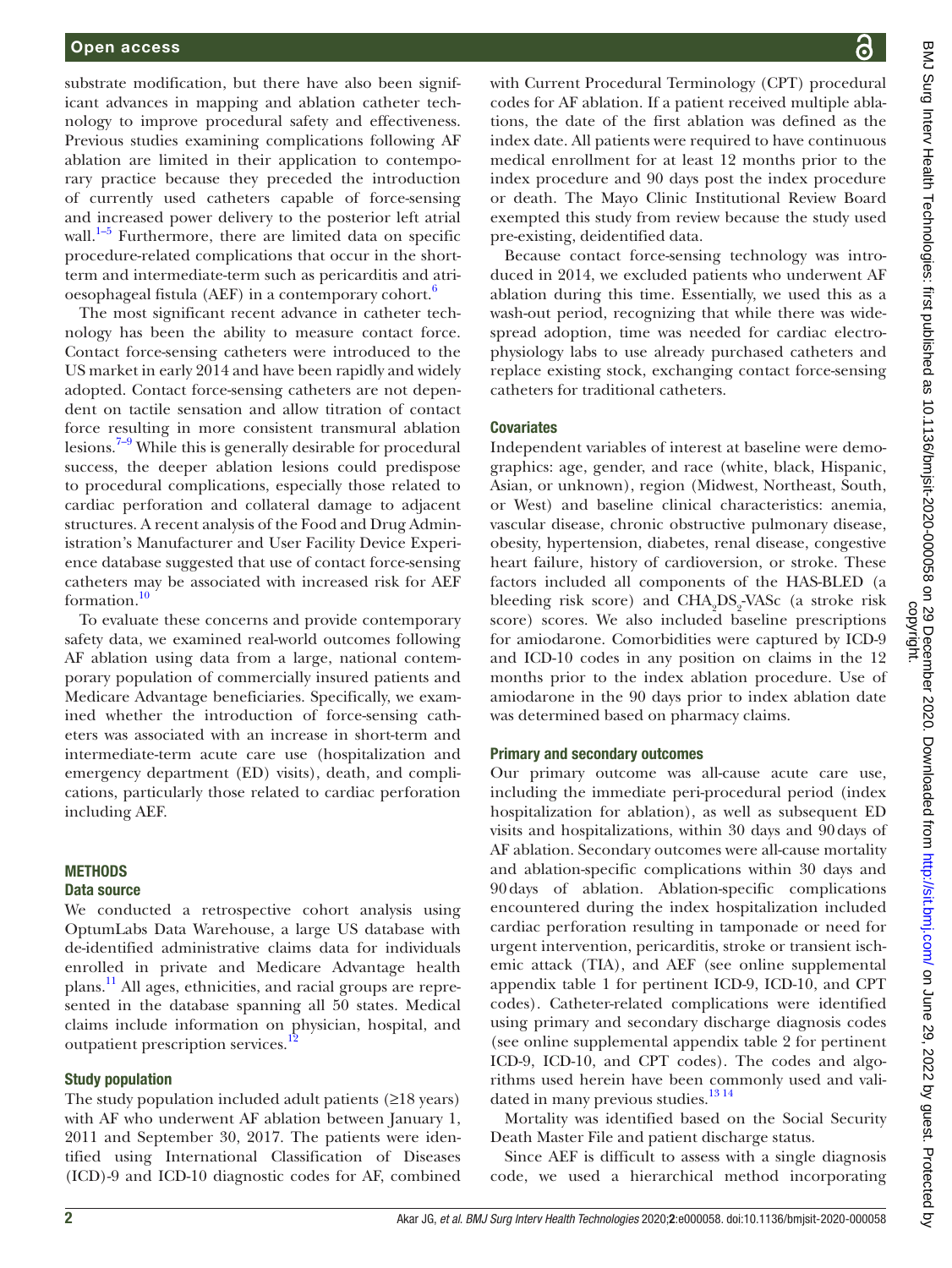multiple codes as outlined in [online supplemental](https://dx.doi.org/10.1136/bmjsit-2020-000058) [appendix table 3.](https://dx.doi.org/10.1136/bmjsit-2020-000058) In brief, AEF was assessed as either definite or probable based on diagnosis codes occurring within 90 days of ablation. Definite AEF was defined as: (1) a diagnosis code for AEF *or* esophageal injury associated with death; or (2) an esophageal intervention associated with a diagnosis of either AEF, esophageal injury, mediastinal infection, air embolism, or hematemesis. Probable AEF was defined when: (1) patients underwent an esophageal intervention *and* had other possible signs of AEF including stroke, multi-organ failure, infection/sepsis, altered mental status, fever chest pain, or dysphagia; or (2) codes for mediastinal infection, air embolism, or hematemesis were associated with death; or (3) codes for both stroke *and* infection/sepsis were associated with death.

In order to reflect the known clinical difficulty in establishing a diagnosis of AEF, we performed a sensitivity analysis in which AEF was defined as *any two* of the diagnosis codes occurring within 90 days of ablation: mediastinal

infection, air embolism, hematemesis, stroke/TIA, multiorgan failure, infection/sepsis, altered mental status, fever, chest pain, or dysphagia.

#### Statistical analyses

To examine the association of the contact force-sensing technology introduced in 2014 on the risk of several outcomes, we created a balanced cohort (before 2011– 2013 vs after 2015–2017). We used inverse probability of treatment weighting (IPTW) to balance covariates between the two time periods. The underlying propensity model included the demographics, comorbidities, and baseline medication use shown in [table](#page-2-0) 1. We evaluated the balance among the two time periods by comparing standardized mean differences of baseline covariates. A baseline characteristic was considered balanced if the standardized mean difference was <10%. We used a logistic regression to compare treatments in the weighted population. All analyses were conducted using SAS software V.9.4 and Stata V.15.1.

<span id="page-2-0"></span>

| Patient characteristics before and after IPTW.<br>Table 1 |                         |                         |                |                         |                         |                |  |  |  |
|-----------------------------------------------------------|-------------------------|-------------------------|----------------|-------------------------|-------------------------|----------------|--|--|--|
|                                                           | <b>Before IPTW</b>      |                         |                | <b>After IPTW</b>       |                         |                |  |  |  |
|                                                           | 2011-2013<br>$(N=3470)$ | 2015-2017<br>$(N=5772)$ | Std. Diff. (%) | 2011-2013<br>$(N=3470)$ | 2015-2017<br>$(N=5772)$ | Std. Diff. (%) |  |  |  |
| Age, mean                                                 | 61                      | 64.2                    | 31.60          | 62.83                   | 62.9                    | 0.90           |  |  |  |
| Gender                                                    |                         |                         |                |                         |                         |                |  |  |  |
| Female                                                    | 28.60%                  | 33.90%                  | 11.30          | 31.60%                  | 31.80%                  | 0.50           |  |  |  |
| Male                                                      | 71.40%                  | 66.10%                  | 11.30          | 68.40%                  | 68.20%                  | 0.50           |  |  |  |
| Race                                                      |                         |                         |                |                         |                         |                |  |  |  |
| White                                                     | 82.20%                  | 82.30%                  | 4.00           | 82.40%                  | 82.30%                  | 0.20           |  |  |  |
| <b>Black</b>                                              | 8.80%                   | 7.70%                   | 4.30           | 8.10%                   | 8.10%                   | 0.00           |  |  |  |
| Hispanic                                                  | 4.30%                   | 5.10%                   | 3.70           | 4.80%                   | 4.80%                   | 0.40           |  |  |  |
| Asian                                                     | 1.70%                   | 1.60%                   | 1.00           | 1.60%                   | 1.60%                   | 0.10           |  |  |  |
| Unknown                                                   | 3.00%                   | 3.30%                   | 2.10           | 3.20%                   | 3.20%                   | 0.10           |  |  |  |
| <b>Baseline characteristics</b>                           |                         |                         |                |                         |                         |                |  |  |  |
| Amiodarone use                                            | 9.00%                   | 12.00%                  | 12.60          | 11.00%                  | 11.00%                  | 0.80           |  |  |  |
| Anemia                                                    | 21.00%                  | 19.00%                  | 4.40           | 20.00%                  | 20.00%                  | 0.20           |  |  |  |
| Vascular disease                                          | 24.00%                  | 27.00%                  | 5.90           | 26.00%                  | 26.00%                  | 0.20           |  |  |  |
| <b>COPD</b>                                               | 6.00%                   | 5.00%                   | 3.00           | 6.00%                   | 6.00%                   | 0.10           |  |  |  |
| Obesity                                                   | 31.00%                  | 43.00%                  | 23.80          | 38.00%                  | 38.00%                  | 0.30           |  |  |  |
| Hypertension                                              | 78.00%                  | 81.00%                  | 7.40           | 80.00%                  | 80.00%                  | 0.30           |  |  |  |
| <b>Diabetes</b>                                           | 19.00%                  | 23.00%                  | 10.40          | 22.00%                  | 21.00%                  | 0.90           |  |  |  |
| Renal disease                                             | 7.00%                   | 12.00%                  | 16.20          | 10.00%                  | 10.00%                  | 0.80           |  |  |  |
| <b>CHF</b>                                                | 24.00%                  | 28.00%                  | 8.60           | 27.00%                  | 27.00%                  | 0.90           |  |  |  |
| Cardioversion                                             | 41.00%                  | 43.00%                  | 3.90           | 42.00%                  | 42.00%                  | 0.20           |  |  |  |
| <b>Stroke</b>                                             | 7.00%                   | 3.00%                   | 18.90          | 5.00%                   | 5.00%                   | 0.30           |  |  |  |
| HAS-BLED, mean*                                           | 1.7                     | 1.9                     | 14.40          | 1.8                     | 1.9                     | 2.70           |  |  |  |
| CHA <sub>2</sub> DS <sub>2</sub> -VASc, mean*             | 2.4                     | 2.7                     | 23.10          | 2.6                     | 2.6                     | 4.70           |  |  |  |

\*Not included in IPTW.

CHF, congestive heart failure; COPD, chronic obstructive pulmonary disease; IPTW, inverse probability of treatment weighting.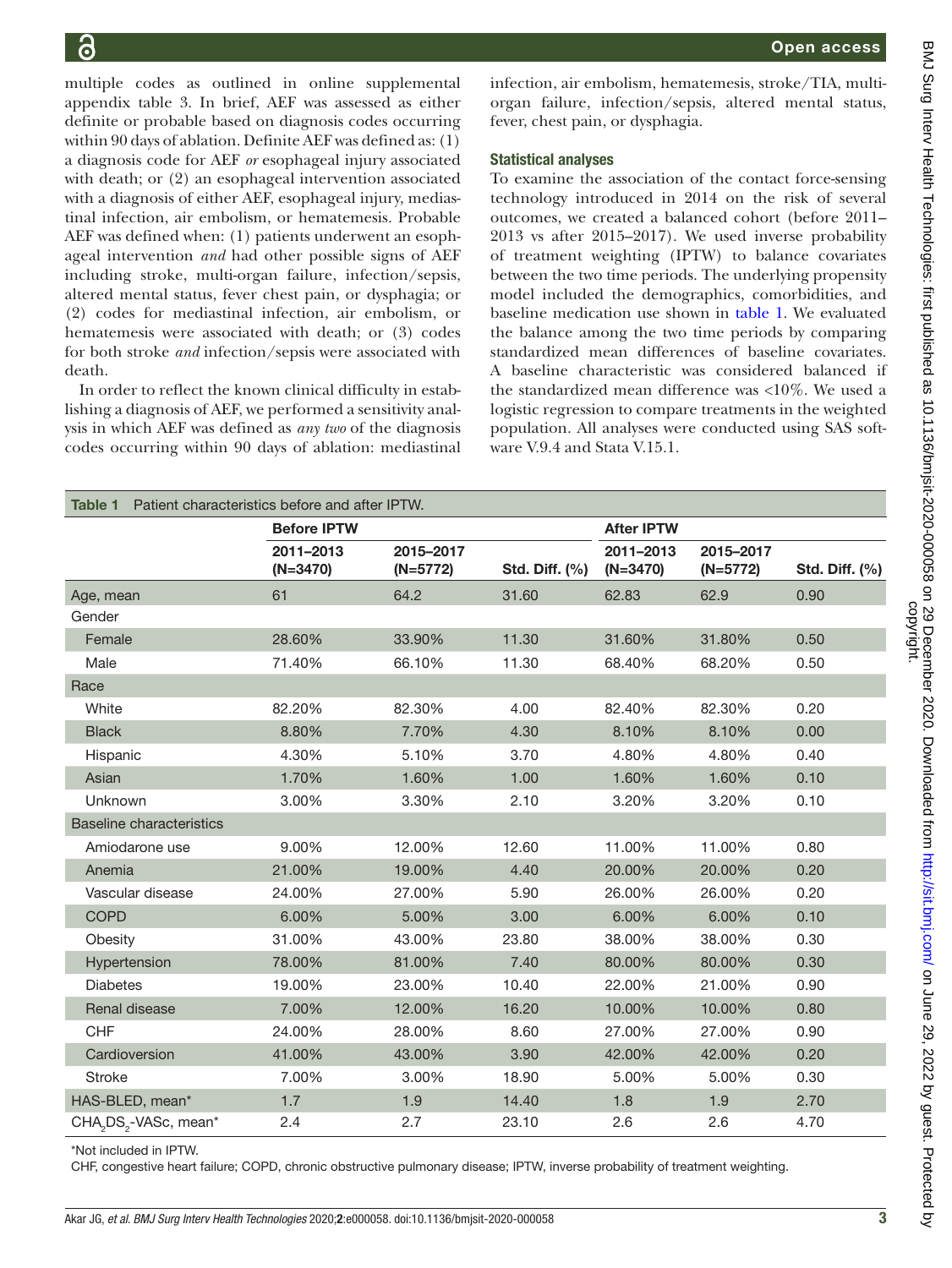<span id="page-3-0"></span>

|  | <b>Table 2</b> Clinical events before (2011-2013) and after (2015- |  |
|--|--------------------------------------------------------------------|--|
|  | 2017) introduction of force-sensing catheters.                     |  |

|                             | <b>Before</b><br>(2011-2013)<br>n=3470 (%) | After<br>$(2015 - 2017)$<br>n=5772 (%) | P value |
|-----------------------------|--------------------------------------------|----------------------------------------|---------|
| 30-day events               |                                            |                                        |         |
| <b>AEF</b>                  | 0.0                                        | 0.01                                   |         |
| Definite                    | 0.0                                        | 0.01                                   |         |
| Probable                    | 0.0                                        | 0.01                                   |         |
| Sensitivity                 | 1.1                                        | 0.9                                    | 0.247   |
| Death                       | 0.2                                        | 0.1                                    | 0.309   |
| Tamponade or intervention   | 0.2                                        | 0.3                                    | 0.321   |
| Pericarditis                | 1.4                                        | 1.5                                    | 0.735   |
| Stroke/TIA                  | 0.1                                        | 0.1                                    | 0.630   |
| Hospitalization or ED visit | 18.1                                       | 16.8                                   | 0.134   |
| 90-day events               |                                            |                                        |         |
| <b>AEF</b>                  | 0.04                                       | 0.09                                   | 0.379   |
| <b>Definite</b>             | 0.04                                       | 0.04                                   | 0.942   |
| Probable                    | 0.04                                       | 0.07                                   | 0.580   |
| Sensitivity                 | 2.2                                        | 1.6                                    | 0.039   |
| Death                       | 0.5                                        | 0.3                                    | 0.226   |
| Tamponade or intervention   | 0.4                                        | 0.5                                    | 0.494   |
| Pericarditis                | 1.7                                        | 1.8                                    | 0.675   |
| Stroke/TIA                  | 0.2                                        | 0.2                                    | 0.960   |
| Hospitalization or ED visit | 27.0                                       | 23.9                                   | 0.001   |

AEF, atrioesophageal fistula; ED, emergency department; TIA, transient ischemic attack.

#### RESULTS

### Patient characteristics

[Table](#page-2-0) 1 shows the baseline characteristics of patients undergoing AF ablation before and after introduction of contact force-sensing catheters, including 3470 patients who underwent ablation between 2011 and 2013 and 5722 patients who underwent ablation between 2015 and 2017. Patients undergoing ablation after 2014 were older, more obese, more likely females and with lower history of stroke. As demonstrated in the right panel of [table](#page-2-0) 1, the groups were well-balanced following inverse probability weight matching, with all standardized mean differences  $\langle 1\% \rangle$ . There was no significant difference in age, gender, race, or comorbidities. The majority of patients included in our sample were men and white, and most had a history of hypertension. The mean  $\mathrm{CHA_{2}DS_{2}}$ -VAS $\mathrm{c}$ score was 2.6 in both groups between 2011–2013 and 2015–2017, respectively. The mean HAS-BLED score was 1.8 and 1.9, respectively.

#### **Outcomes**

The overall adjusted rates of short-term and intermediateterm all-cause emergency visits and hospitalizations are reported in [table](#page-3-0) 2. There was a statistically significant reduction in the 90-day rates of all-cause acute care use, including ED visits and hospitalizations, in the years

following market introduction of the contact-sensing catheters, from  $27.0\%$  to  $23.9\%$  (p<0.001). Prior to the introduction of contact force-sensing catheters, 18.1% of patients had at least one hospitalization or emergency visit within 30 days of undergoing AF ablation, compared with 16.8% in the years following the introduction of contact force-sensing catheters (p=0.134).

Adjusted rates of short-term and intermediate-term risk of mortality and procedural complications are also reported in [table](#page-3-0) 2. We found no difference in the secondary outcomes of mortality and procedural complications before and after the market introduction of contact force-sensing catheters. The 30-day and 90-day mortality rates were not significantly changed after market introduction of force-sensing catheters (0.2% and 0.5% before vs 0.1% and 0.3% after, respectively; p values >0.10). Specifically, there was no difference in 30-day and 90-day risk of AEF (0.0% and 0.04% before vs  $0.01\%$  and  $0.09\%$  after; p $>0.10$ ), tamponade or intervention  $(0.2\%$  and  $0.4\%$  before vs  $0.3\%$  and  $0.5\%$  after; p $>0.3$ ) and stroke (0.1% and 0.2% before vs 0.1% and 0.2% after;  $p>0.6$ ).

### **DISCUSSION**

We examined short-term and intermediate-term safety outcomes of patients undergoing AF ablation following the introduction and widespread adoption of contactforce sensing catheters in 2014, compared with outcomes observed among patients for whom previously available standard catheters were used. The main findings of analysis include: (1) the introduction of contact-force catheter technology did not appear to be associated with increasing rates of death and serious peri-procedural complications, including short-term and intermediateterm adverse events; (2) specifically, the introduction of contact-force catheter technology did not appear to be associated with increased risk of AEF or cardiac perforation; (3) the introduction of contact-force catheter technology did not appear to be associated with increased rates of hospitalization or emergency visits and may have been associated with a reduction in overall healthcare utilization at 90 days.

This study compares real-world, modern-era outcomes in a large, national adjusted cohort. Contrary to previous unadjusted reports, we found that AF ablation as practiced in the modern era following introduction of forcesensing catheters does not carry an increased risk of AEF or cardiac perforation. Our study suggests that the use of contact force-sensing catheters carries a small, approximately 0.1%, risk of AEF as well as low rate of mortality and morbidity due to serious adverse events related to stroke, cardiac perforation, hospitalizations, and emergency room visits. While this study did not examine the effectiveness of AF ablation following the introduction of force-sensing catheters, the low rates of adverse outcomes of AF ablation as practiced in the real world is highly encouraging and consistent with recent reports exam-ining short-term events.<sup>[6](#page-5-1)</sup> A recent analysis of AF ablation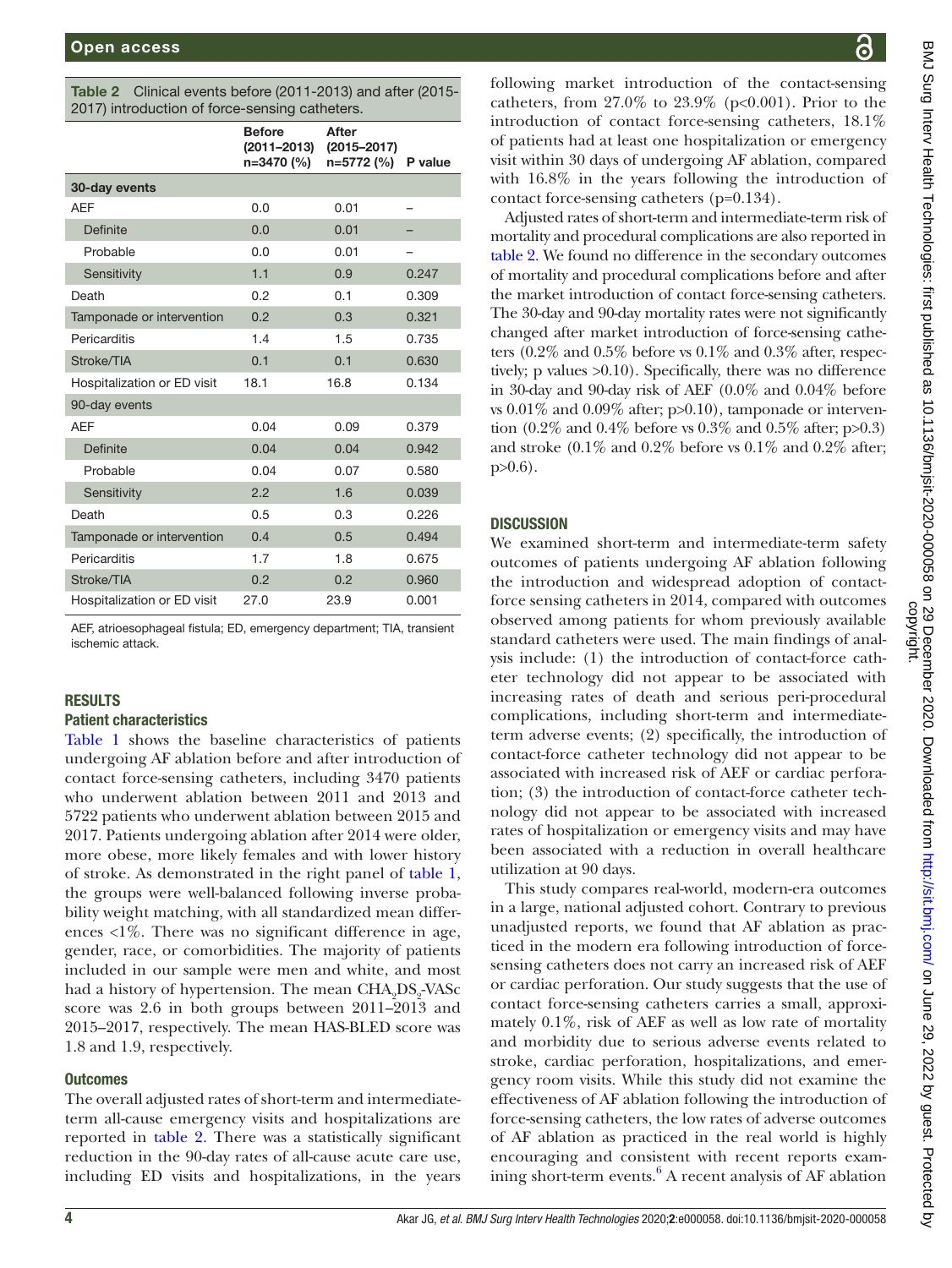trends using the Nationwide Readmissions Database from novel technologies for a longer period of time. Our study is the first claims-based examination of AF ablation in the modern era to focus on intermediate-term complications and mortality, thereby capturing all hospitalizations regardless of institution or geography. Limitations There are several limitations that should be considered. First, using claims-based data, we are unable to identify the exact catheters used for ablation, as this information is not available. Therefore, our finding of no increasing rates of mortality and complications following the introduction of contact-force ablation catheters does not lead to a firm conclusion of no increased risks associated with this technology because it might have been confounded by other factors such as the increasing adoption of cryoballoon catheters in recent years. Given the rapid adoption of contact force-sensing catheters, it is reasonable to assume that these catheters were increasingly used after the 12-month blanking period following their introduction in 2014. Nevertheless, this limitation emphasizes the importance of integrating the Unique Device Identifier into claims, $^{22}$  which would enable future studies to explicitly compare outcomes among patients for whom different catheters are used. Second, while we found no trends of increased risk of safety outcomes after the introduction of contact-force catheters, we cannot rule out residual confounding despite propensity risk adjustment. In addition, we emphasize that the ascertainment of outcomes and covariates in this study relied on administrative data/claims which are subject to misclassification. No manual chart review to validate individual codes was feasible given the de-identified nature of the database. However, there would be no systematic ascertainment differences between the two treatment groups, and any

2010 to 2015 reported a 30-day inpatient mortality rate of 0.46%, which is higher than our study despite not capturing out-of-hospital deaths, readmissions across different states, or long-term complications that can occur after 30 days (eg, AEF). It is worth noting that the Nationwide Readmissions Database contains only AF ablations performed among hospitalized patients, which likely represents a higher risk patient population given that the majority of contemporary AF ablation procedures are performed in the ambulatory setting. Another recent analysis of demonstrated that both contact force and non-contact force ablation catheters have similarly low incidence of AEF, however this analysis was derived only from ablation device manufacturer's complaint database.<sup>15</sup> Thus, in comparison to other studies, our analysis has the advantage of being both contemporaneous and representative of broad populations of patients undergoing AF ablation in routine practice.

AEF is one of the most morbid and lethal complications of catheter ablation of AF. While initially thought to be exceedingly rare, the incidence of AEF is now being revised and is thought to be higher than originally expected, with current estimates ranging from  $0.02\%$  to  $0.11\%$ .<sup>16–20</sup> Given the increase in AF ablation procedures in recent years, AEF continues to be among the most feared complications. However, the actual incidence of AEF has likely been underestimated due to the difficulty in establishing the diagnosis and its association with the AF ablation procedure. Patients with AEF usually present 2–4 weeks following the index ablation procedure with variable symptoms of fever, sepsis, hematemesis, or stroke.<sup>16 21</sup> Given the acuity and non-specificity of the symptoms, the patient may not be referred back to the institution where the index ablation is performed, and an association with the AF ablation procedure may be overlooked. Thus, the diagnosis of AEF may be missed and/or under-reported in single-center studies. Furthermore, given the temporal delay in the formation and clinical presentation of AEF, studies that examine acute or short-term peri-procedural complications are likely to miss or under-report this complication. Our study examined multiple algorithms as sensitivity analyses and did not find an increase in AEF over time.

Previous reports examining the period between 2000 and 2010 have demonstrated similarly low rates of serious complications with AF ablation, but these studies generally examined acute peri-procedural complications and did not examine potential adverse outcomes that may occur in the intermediate term following AF ablation, such as AEF or late-presenting tamponade. These studies also preceded the use of contact force-sensing technology and thus are not representative of modern practice. More recent studies examining AF ablation from single tertiary referral centers probably underestimated the true incidence of procedurerelated death, AEF and other major complications, both because these centers tend to be more specialized and perform a larger number of procedures, but also because the centers tend to have greater experience, having used the

# **CONCLUSIONS**

The introduction of contact-force catheter technology in the modern era was not associated with increasing rates of 30-day or 90-day mortality, or serious peri-procedural complications, including short-term and intermediate-term serious adverse events and, importantly, AEFs. Furthermore, real-world use of these catheters does not appear to be associated with increased rates of hospitalization or emergency visits. Continued efforts are needed to monitor contemporary use of novel technologies to ensure that patients are achieving higher-quality care outcomes.

potential misclassification should be non-differential and should not influence estimated treatment effects. In addition, the diagnosis and procedure codes used in this study have demonstrated good performance in validation studies with positive predictive values around  $90\%$ .<sup>14 23-29</sup>

#### Author affiliations

<sup>1</sup>Department of Internal Medicine, Cardiovascular Medicine, Yale University School of Medicine, New Haven, Connecticut, USA

<sup>2</sup>Department of Medicine, University of Wisconsin-Madison School of Medicine and Public Health, Madison, Wisconsin, USA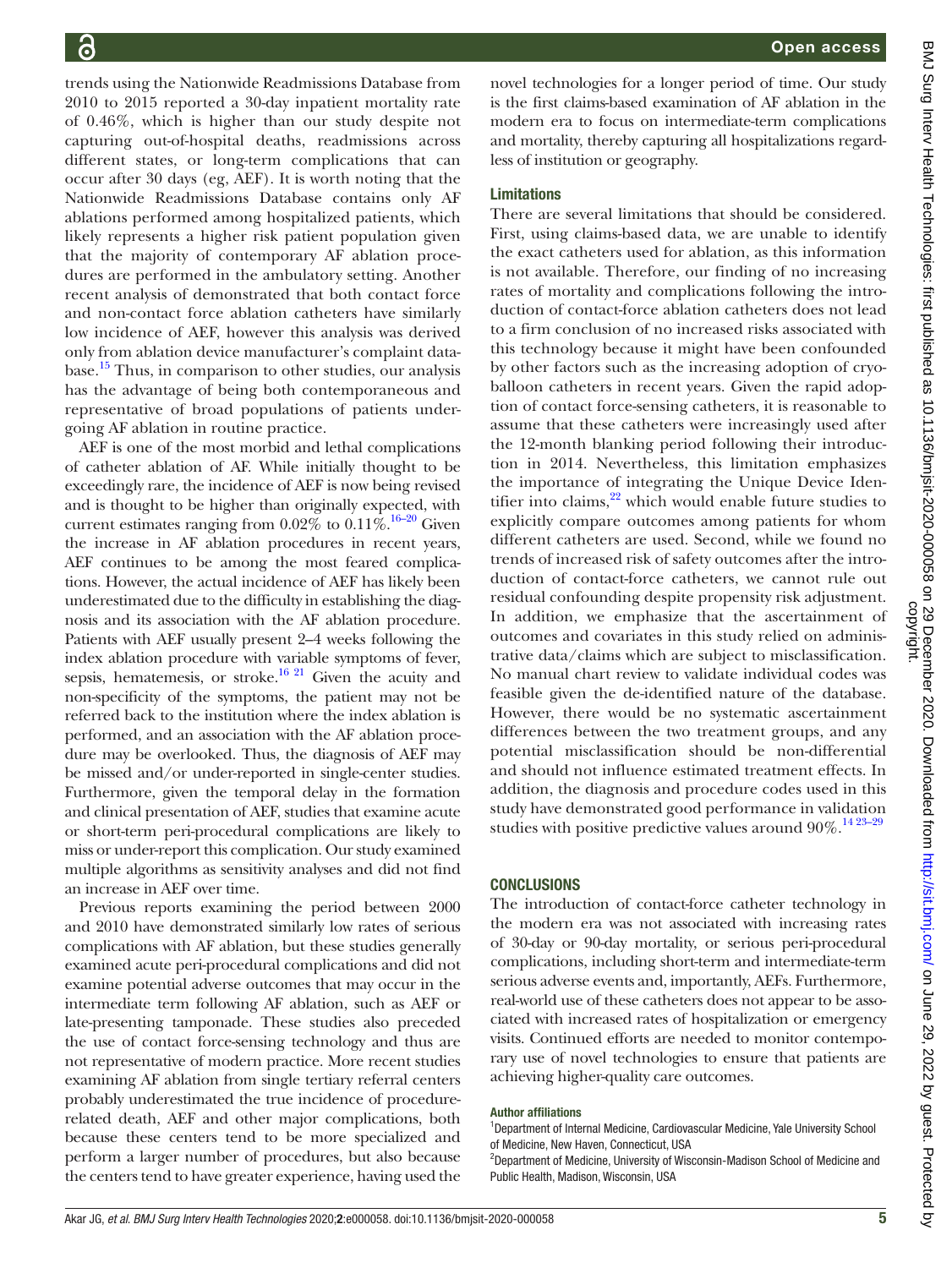## Open access

4 Robert D. and Patricia E. Kern Center for the Science of Health Care Delivery, Mayo Clinic, Rochester, Minnesota, USA

5 University of California San Francisco School of Medicine, San Francisco, California, USA

<sup>6</sup> Center for Devices and Radiological Health, US Food and Drug Administration, Silver Spring, Maryland, USA

<sup>7</sup>Internal Medicine, Yale University School of Medicine, New Haven, Connecticut, **IISA** 

Contributors Concept and design: JGA, JPH, JR, PN, NDS. Acquisition, analysis, or interpretation of data: JGA, JPH, XY, LS, SD, JD, RW, NDS, JR, PN. Drafting of the manuscript: JGA, PN, SD. Critical revision of the manuscript for important intellectual content: JGA, JPH, XY, LS, SD, JD, RW, NDS, JR, PN. Statistical analysis: LS, XY. Obtained funding: JR, NDS. Supervision: n/a.

Funding This study was supported by the Food and Drug Administration (FDA) of the US Department of Health and Human Services (HHS) as part of a financial assistance award by a Center of Excellence in Regulatory Science and Innovation (CERSI) grant to Yale University and Mayo Clinic from the US Food and Drug Administration (U01FD005938) totaling US\$48 000 with 100% funded by FDA/HHS.

Disclaimer The contents are those of the authors and do not necessarily represent the official views of the HHS or FDA. Role of the Funder/Sponsor: Some of the authors (JD and RW) are employees of the FDA; however, other officials at the FDA had no role in the design and conduct of the study; the collection, analysis, and interpretation of the data; the preparation of the manuscript; or the decision to submit the manuscript for publication. The manuscript was subject to administrative review prior to submission, but the content was not altered by this review.

Competing interests SD currently receives research support through the National Institute of Health (K12HL138046) and the Greenwall Foundation. JR currently receives research support through Yale University from Johnson and Johnson to develop methods of clinical trial data sharing, from the Medical Device Innovation Consortium as part of the National Evaluation System for Health Technology (NEST), from the Agency for Healthcare Research and Quality (R01HS022882), from the National Heart, Lung and Blood Institute of the National Institutes of Health (NIH) (R01HS025164), and from the Laura and John Arnold Foundation to establish the Good Pharma Scorecard at Bioethics International and to establish the Collaboration for Research Integrity and Transparency (CRIT) at Yale. NDS has received research support through Mayo Clinic from the Centers of Medicare and Medicaid Innovation, from the Agency for Healthcare Research and Quality (R01HS025164; R01HS025402; R03HS025517; U19HS024075), from the National Heart, Lung and Blood Institute of the National Institutes of Health (NIH) (R56HL130496; R01HL131535), National Science Foundation, and from the Patient Centered Outcomes Research Institute (PCORI).

Patient consent for publication Not required.

Provenance and peer review Not commissioned; externally peer reviewed.

Data availability statement No data are available. Because we use administrative claims data from Optum Labs Data Warehouse we are unable to share with external investigators.

Open access This is an open access article distributed in accordance with the Creative Commons Attribution Non Commercial (CC BY-NC 4.0) license, which permits others to distribute, remix, adapt, build upon this work non-commercially, and license their derivative works on different terms, provided the original work is properly cited, appropriate credit is given, any changes made indicated, and the use is non-commercial. See: [http://creativecommons.org/licenses/by-nc/4.0/.](http://creativecommons.org/licenses/by-nc/4.0/)

#### ORCID iD

Peter A Noseworthy<http://orcid.org/0000-0002-4308-0456>

#### **REFERENCES**

- <span id="page-5-0"></span>1 Piccini JP, Sinner MF, Greiner MA, *et al*. Outcomes of Medicare beneficiaries undergoing catheter ablation for atrial fibrillation. *[Circulation](http://dx.doi.org/10.1161/CIRCULATIONAHA.112.109330)* 2012;126:2200–7.
- 2 Freeman JV, Tabada GH, Reynolds K, *et al*. Contemporary procedural complications, hospitalizations, and emergency visits after catheter ablation for atrial fibrillation. *[Am J Cardiol](http://dx.doi.org/10.1016/j.amjcard.2017.11.034)* 2018;121:602–8.
- 3 Deshmukh A, Patel NJ, Pant S, *et al*. In-hospital complications associated with catheter ablation of atrial fibrillation in the United States between 2000 and 2010: analysis of 93 801 procedures. *[Circulation](http://dx.doi.org/10.1161/CIRCULATIONAHA.113.003862)* 2013;128:2104–12.
- 4 Noseworthy PA, Gersh BJ, Kent DM, *et al*. Atrial fibrillation ablation in practice: assessing CABANA generalizability. *[Eur Heart J](http://dx.doi.org/10.1093/eurheartj/ehz085)* 2019;40:1257–64.
- 5 Packer DL, Mark DB, Robb RA, *et al*. Effect of catheter ablation vs antiarrhythmic drug therapy on mortality, stroke, bleeding, and cardiac arrest among patients with atrial fibrillation: the CABANA randomized clinical trial. *[JAMA](http://dx.doi.org/10.1001/jama.2019.0693)* 2019;321:1261–74.
- <span id="page-5-1"></span>6 Friedman DJ, Pokorney SD, Khanna R, *et al*. Catheter ablation of atrial fibrillation with and without on-site cardiothoracic surgery. *[J Am](http://dx.doi.org/10.1016/j.jacc.2019.02.036)  [Coll Cardiol](http://dx.doi.org/10.1016/j.jacc.2019.02.036)* 2019;73:2487–9.
- <span id="page-5-2"></span>7 Andrade JG, Monir G, Pollak SJ, *et al*. Pulmonary vein isolation using "contact force" ablation: the effect on dormant conduction and longterm freedom from recurrent atrial fibrillation--a prospective study. *[Heart Rhythm](http://dx.doi.org/10.1016/j.hrthm.2014.07.033)* 2014;11:1919–24.
- 8 Marijon E, Fazaa S, Narayanan K, *et al*. Real-time contact force sensing for pulmonary vein isolation in the setting of paroxysmal atrial fibrillation: procedural and 1-year results. *[J Cardiovasc](http://dx.doi.org/10.1111/jce.12303)  [Electrophysiol](http://dx.doi.org/10.1111/jce.12303)* 2014;25:130–7.
- 9 Natale A, Reddy VY, Monir G, *et al*. Paroxysmal AF catheter ablation with a contact force sensing catheter: results of the prospective, multicenter SMART-AF trial. *[J Am Coll Cardiol](http://dx.doi.org/10.1016/j.jacc.2014.04.072)* 2014;64:647–56.
- <span id="page-5-3"></span>10 Black-Maier E, Pokorney SD, Barnett AS, *et al*. Risk of atrioesophageal fistula formation with contact force-sensing catheters. *[Heart Rhythm](http://dx.doi.org/10.1016/j.hrthm.2017.04.024)* 2017;14:1328–33.
- <span id="page-5-4"></span>11 Wallace PJ, Shah ND, Dennen T, *et al*. Optum Labs: building a novel node in the learning health care system. *[Health Aff](http://dx.doi.org/10.1377/hlthaff.2014.0038)* 2014;33:1187–94.
- <span id="page-5-5"></span>12 Food & Drug Administration. *Collection, analysis, and availability of demographic subgroup data for FDA-approved medical products*, 2013.
- <span id="page-5-6"></span>13 Noseworthy PA, Kapa S, Haas LR, *et al*. Trends and predictors of readmission after catheter ablation for atrial fibrillation, 2009-2013. *[Am Heart J](http://dx.doi.org/10.1016/j.ahj.2015.05.018)* 2015;170:483–9.
- <span id="page-5-10"></span>14 Tirschwell DL, Longstreth WT. Validating administrative data in stroke research. *[Stroke](http://dx.doi.org/10.1161/01.STR.0000032240.28636.BD)* 2002;33:2465–70.
- <span id="page-5-7"></span>15 Calkins H, Natale A, Gomez T, *et al*. Comparing rates of atrioesophageal fistula with contact force-sensing and non-contact force-sensing catheters: analysis of post-market safety surveillance data. *[J Interv Card Electrophysiol](http://dx.doi.org/10.1007/s10840-019-00653-5)* 2020;59:49–55.
- <span id="page-5-8"></span>16 Cummings JE, Schweikert RA, Saliba WI, *et al*. Brief communication: atrial-esophageal fistulas after radiofrequency ablation. *[Ann Intern](http://dx.doi.org/10.7326/0003-4819-144-8-200604180-00007)  [Med](http://dx.doi.org/10.7326/0003-4819-144-8-200604180-00007)* 2006;144:572–4.
- 17 Mohanty S. Outcomes of atrio-esophageal fistula following catheter ablation of atrial fibrillation treated with surgical repair versus esophageal stenting. *[J Cardiovasc Electrophysiol](http://dx.doi.org/10.1111/jce.12494)* 2014;25:E6.
- 18 Pappone C, Oral H, Santinelli V, *et al*. Atrio-esophageal fistula as a complication of percutaneous transcatheter ablation of atrial fibrillation. *[Circulation](http://dx.doi.org/10.1161/01.CIR.0000131866.44650.46)* 2004;109:2724–6.
- 19 Scanavacca MI, D'ávila A, Parga J, *et al*. Left atrial-esophageal fistula following radiofrequency catheter ablation of atrial fibrillation. *[J](http://dx.doi.org/10.1046/j.1540-8167.2004.04083.x)  [Cardiovasc Electrophysiol](http://dx.doi.org/10.1046/j.1540-8167.2004.04083.x)* 2004;15:960–2.
- 20 Zellerhoff S, Lenze F, Schulz R, *et al*. Fatal course of esophageal stenting of an atrioesophageal fistula after atrial fibrillation ablation. *[Heart Rhythm](http://dx.doi.org/10.1016/j.hrthm.2010.10.041)* 2011;8:624–6.
- 21 Mohanty S, Santangeli P, Mohanty P, *et al*. Outcomes of atrioesophageal fistula following catheter ablation of atrial fibrillation treated with surgical repair versus esophageal stenting. *[J Cardiovasc](http://dx.doi.org/10.1111/jce.12386)  [Electrophysiol](http://dx.doi.org/10.1111/jce.12386)* 2014;25:579–84.
- <span id="page-5-9"></span>22 Dhruva SS, Ross JS, Schulz WL, *et al*. Fulfilling the promise of unique device identifiers. *[Ann Intern Med](http://dx.doi.org/10.7326/M18-0526)* 2018;169:183–5.
- 23 Kumamaru H, Judd SE, Curtis JR, *et al*. Validity of claims-based stroke algorithms in contemporary Medicare data: reasons for geographic and racial differences in stroke (regards) study linked with Medicare claims. *[Circ Cardiovasc Qual Outcomes](http://dx.doi.org/10.1161/CIRCOUTCOMES.113.000743)* 2014;7:611–9.
- 24 Kokotailo RA, Hill MD. Coding of stroke and stroke risk factors using International classification of diseases, revisions 9 and 10. *[Stroke](http://dx.doi.org/10.1161/01.STR.0000174293.17959.a1)* 2005;36:1776–81.
- 25 Jensen PN, Johnson K, Floyd J. Identifying atrial fibrillation from electronic medical data: a systematic review. *Pharmacoepidemiol Drug Saf* 2012;21:141–7.
- 26 Noseworthy PA, Yao X, Abraham NS, *et al*. Direct comparison of dabigatran, rivaroxaban, and apixaban for effectiveness and safety in nonvalvular atrial fibrillation. *[Chest](http://dx.doi.org/10.1016/j.chest.2016.07.013)* 2016;150:1302–12.
- 27 Yao X, Shah ND, Sangaralingham LR, *et al*. Non-Vitamin K antagonist oral anticoagulant dosing in patients with atrial fibrillation and renal dysfunction. *[J Am Coll Cardiol](http://dx.doi.org/10.1016/j.jacc.2017.03.600)* 2017;69:2779–90.